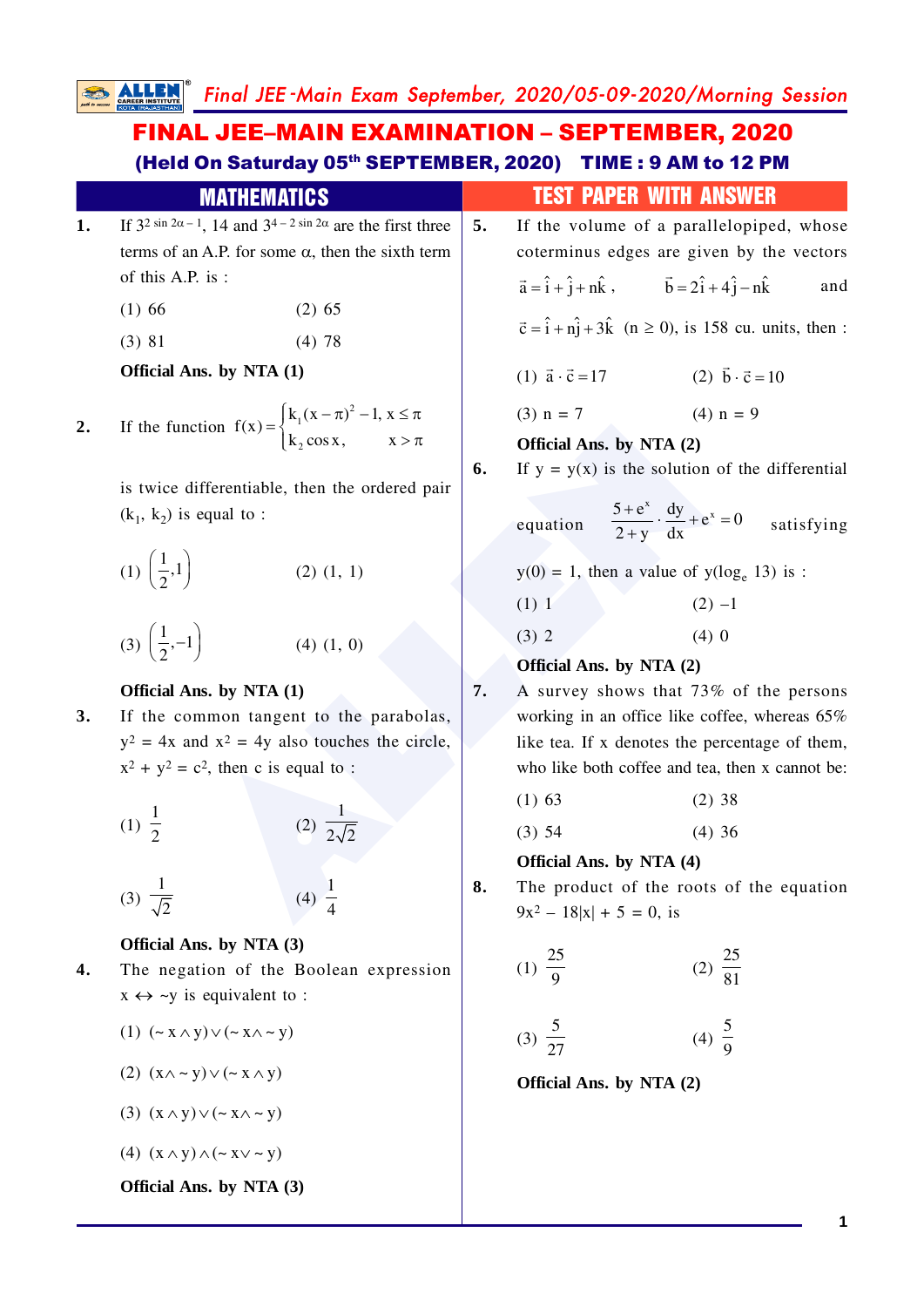Final JEE-Main Exam September, 2020/05-09-2020/Morning Session

9. If 
$$
\int (e^{2x} + 2e^x - e^{-x} - 1)e^{(e^x + e^{-x})} dx
$$

 $= g(x)e^{(e^x + e^{-x})} + c$ , where c is a constant of integration, then  $g(0)$  is equal to:

- $(2) e<sup>2</sup>$  $(1)$  2
- $(3)$  e  $(4) 1$

## Official Ans. by NTA (1)

If the minimum and the maximum values of the 10.

function f: 
$$
\left[\frac{\pi}{4}, \frac{\pi}{2}\right] \rightarrow R
$$
, defined by :

$$
f(\theta) = \begin{vmatrix} -\sin^2 \theta & -1 - \sin^2 \theta & 1 \\ -\cos^2 \theta & -1 - \cos^2 \theta & 1 \\ 12 & 10 & -2 \end{vmatrix}
$$

are m and M respectively, then the ordered pair  $(m, M)$  is equal to :

- $(1)$   $(0, 4)$  $(2) (-4, 4)$
- $(3)(0, 2\sqrt{2})$  $(4) (-4, 0)$

Official Ans. by NTA (4)

- 11. Let  $\lambda \in R$ . The system of linear equations
	- $2x_1 4x_2 + \lambda x_3 = 1$
	- $x_1 6x_2 + x_3 = 2$
	- $\lambda x_1 10x_2 + 4x_3 = 3$

is inconsistent for :

- (1) exactly one negative value of  $\lambda$ .
- (2) exactly one positive value of  $\lambda$ .
- (3) every value of  $\lambda$ .
- (4) exactly two values of  $\lambda$ .

Official Ans. by NTA (1)

If S is the sum of the first 10 terms of the series  $12.$ 

$$
\tan^{-1}\left(\frac{1}{3}\right) + \tan^{-1}\left(\frac{1}{7}\right) + \tan^{-1}\left(\frac{1}{13}\right) + \tan^{-1}\left(\frac{1}{21}\right) + \dots,
$$

then  $tan(S)$  is equal to :

$$
(1) \ \frac{5}{11} \qquad \qquad (2) \ -\frac{6}{5}
$$

$$
(3) \ \frac{10}{11} \qquad \qquad (4) \ \frac{5}{6}
$$

# Official Ans. by NTA (4)

- 13. If the four complex numbers z,  $\overline{z}$ ,  $\overline{z}$  – 2Re( $\overline{z}$ ) and  $z - 2Re(z)$  represent the vertices of a square of side 4 units in the Argand plane, then |z| is equal to:
	- $(1)$  4  $(2) 2$
	- $(3)$   $4\sqrt{2}$  $(4)$   $2\sqrt{2}$

# Official Ans. by NTA (4)

14. If the point P on the curve,  $4x^2 + 5y^2 = 20$  is farthest from the point  $Q(0, -4)$ , then PQ<sup>2</sup> is equal to:

| $(1)$ 21 | $(2)$ 36 |
|----------|----------|
|----------|----------|

 $(3)$  48  $(4)$  29

# Official Ans. by NTA (2)

 $15.$ The mean and variance of 7 observations are 8 and 16, respectively. If five observations are  $2, 4, 10, 12, 14$ , then the absolute difference of the remaining two observations is :

| $(1)$ 2 | $(2)$ 4 |  |
|---------|---------|--|
|         |         |  |

$$
(3) 3 \t(4)
$$

## Official Ans. by NTA (1)

16. If (a, b, c) is the image of the point  $(1, 2, -3)$ in the line,  $\frac{x+1}{2} = \frac{y-3}{-2} = \frac{z}{-1}$ , then

 $a + b + c$  is equal to

- $(1) -1$  $(2) 2$
- $(3)$  3  $(4)$  1

Official Ans. by NTA (2)